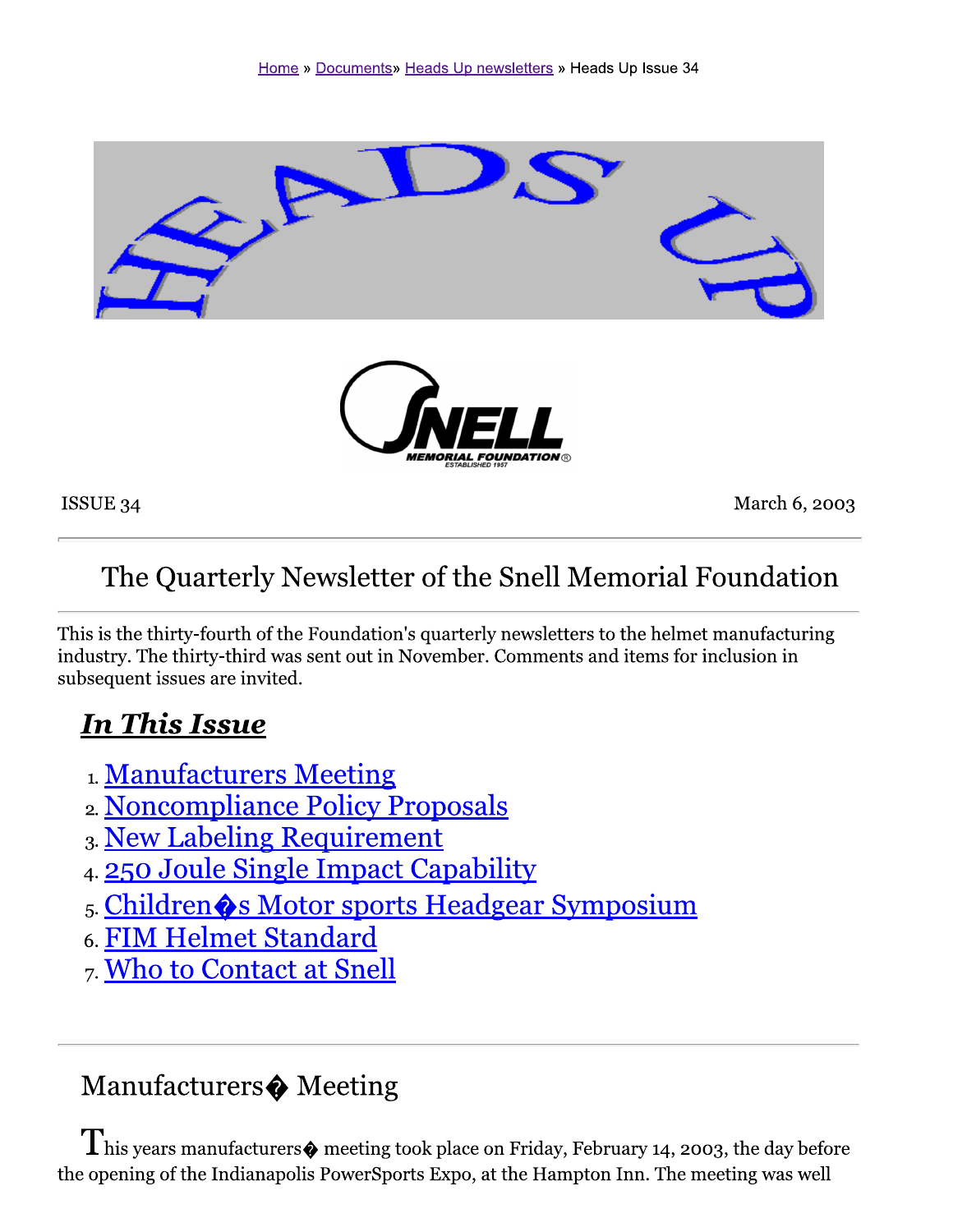attended. The Foundation was represented by Dr. Fenner, president of the Foundation  $\hat{\bullet}$ s board of directors, and by Randy McCarty and Ed Becker of the Foundation  $\hat{\bullet}$ s staff. The Foundation  $\hat{\bullet}$ s directors met October 19, 2002, at the Sacramento offices. Among the items discussed were: new policies for handling helmet models found non-compliant in the RST program, a new labeling requirement for certified headgear, a symposium sometime next spring to discuss head protection for children participating in motor sports and modifications to the Snell lab facilities to enable test impacts on the order of 250 joules (10 meters per second). See items later in this newsletter.

 $\mathbf{Y}_{\text{our}\, \text{comments}}$  and advice are welcome, particularly for the noncompliance policies which the Foundation  $\hat{\bullet}$ s directors are considering at the next board meeting in late April.



#### **Noncompliance Policy Proposals**

 $\rm T$ he Foundation has two different test modes: one to establish that a particular helmet configuration meets Snell requirements and another to establish that a model does not meet the requirements. The first test mode is used for certification and for regular, first round testing in the RST program. If a failure is noted in this first round, three more samples are purchased and tested in the second mode, a failure in this second round RST testing establishes that the configuration no longer meets the standard. Should a failure occur in this second round, the matter is referred to one of the Foundation  $\bullet$ s board of directors, the Director for Standards Adherence, for resolution. Currently, the director always requires that production stop until the problem is corrected and new samples are submitted for and pass certification testing. Further steps such as recalls and public notices are only considered in those cases where the observation implies a hazard to the public.

 $\rm T$ he proposed changes are these: an increase in the fee for second round testing, more exhaustive checking before a configuration failing second round testing can be returned to distribution and a prolonged suspension from Snell programs for models that fail second round testing more than once. The increase for second round will be from the current US\$120 to US\$250. The intent is to cover the additional expense of the acquisition and handling. The program will be reviewed and the fee will be increased as necessary to offset the real costs of second round testing.

 $\mathbf{I}$  f a sample fails in second round, production will be required to stop until the problem has been identified and samples have been submitted for and passed certification testing. However, distribution of Snell certified units may not resume until a samples have also passed an initial random sample testing. That is: the manufacturer must first produce a reasonable number of units and notify the Foundation that these units are ready for inspection and sampling. At manufacturer expense, the Foundation will send a representative to the factory to inspect the units to assure that they have, in fact, been produced and then to select units for random sample testing. Distribution may resume only if the samples pass.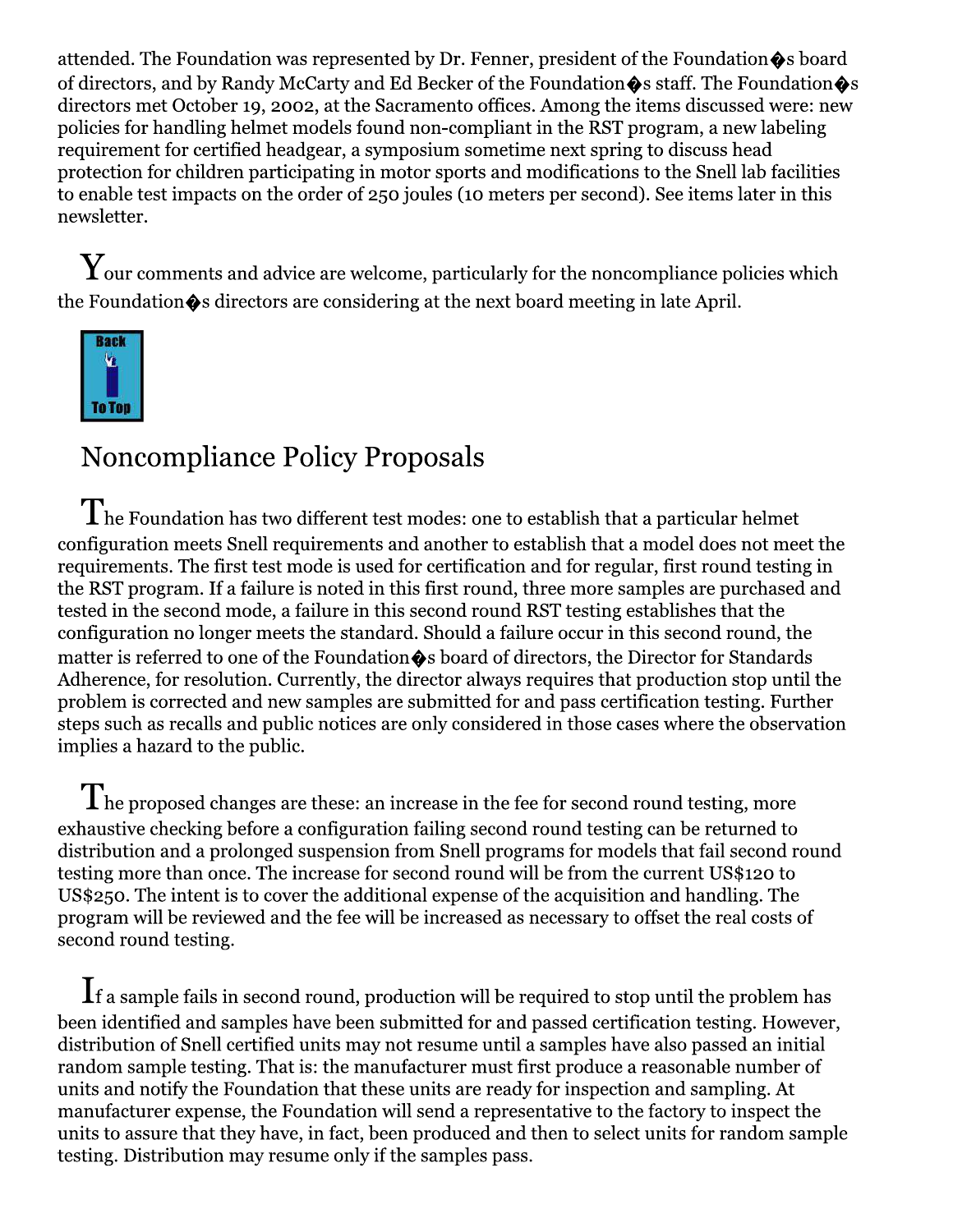$\mathbf 1$ f the samples fail, or if the configuration should fail again, later, the Foundation will require that production stop and will not consider any application for recertification for at least one year. In short, the manufacturer would not be permitted to produce or distribute any Snell labeled units under that model name nor any of the other model names under which the failing helmet was sold.

The proposed changes also include new procedures for the Foundation  $\hat{\bullet}$ s public lists of certified products. The first time a configuration fails second round RST, the manufacturer will have two months to submit for and pass certification testing. If he fails to do so, a notation will be added to every corresponding model name on the Foundation  $\hat{\bullet}$ s lists saving "certified through..." and giving the date of the second round failure. This posting will remain on the lists for at least one month. A second instance of failure will result in an immediate annotation. he distinction is slight. If I $\circledast$ m shopping for a helmet, I $\circledast$ ll look for an A+ but if I already own an A-, I $\circledast$ ll wear it happily and save my money for something else. However, as a helmet certifier, the Foundation must do everything reasonable to ensure that the Snell label goes only into A+ units.

 $S$  everal people have brought up the possibility of a required recall of Snell labels after a second round failure. Although the directors have ordered such recalls in the past, heretofore a recall has required the consent of a majority of the board members and has been undertaken only in the interests of public safety. Even so, such a measure would also encourage closer compliance with Snell Standards and might forestall any concerns about liability as well.

 $\bm{\mathrm{A}}$ nother suggestion urged that, in addition to notations on the Foundation  $\bm{\hat{\phi}}$ s lists of certified products, that notices be sent to industry and user publications, particularly to those where headgear are advertised.

 $\bf{Z}$  he purpose of all of this is to stimulate proper quality assurance at the helmet factories with a minimum of interference to those manufacturers who are always in compliance. Manufacturers who always do well in RST will be largely unaffected. Those who do not must either improve or they will find Snell certification impossibly burdensome.

 $\hat{I}$  he directors will take up this matter at their April board meeting and enact new noncompliance policies. It is expected these policies will include, in one form or another, many of the ideas discussed here. Comments and opinions are invited.



# **New Labeling Requirement**

 $\rm T$ he directors are considering a new labeling requirement. Occasionally, a helmet is brought in for random sample testing under brand and model names that we  $\Diamond$  ve never heard before. The only familiar aspect of these  $\Diamond$  mystery $\Diamond$  helmets is the Snell certification label. Although we can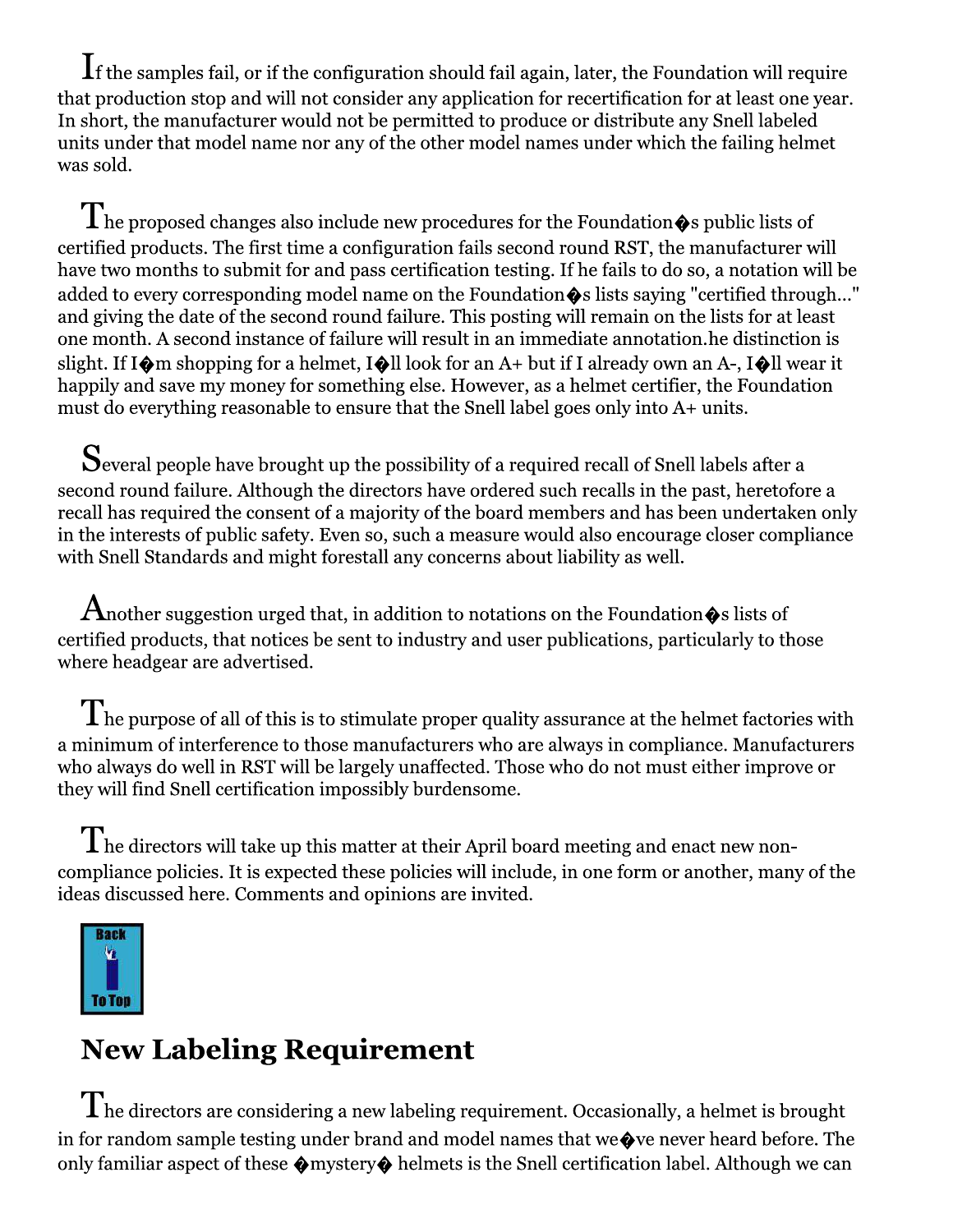identify the manufacturer, we must usually resort to FAXes, phone calls and e-mail to determine the original model name under which the helmet was certified.

 $\mathbf F$ or this reason, the staff here has asked the directors to consider that every Snell certified helmet bear a  $\bigcirc$  Certification I.D. $\bigcirc$  on one of its labels that identifies the specific test by which the units were certified. This I.D. consists of nine characters identifying the lab, test number and year of the testing. It is the same I.D. that appears in the lower right hand corner of each Snell Certificate that is prepared and sent out each time a set of helmets passes certification testing.

 $\rm \bf I$  his proposal will also be written up and sent out for review before it is adopted and a date set for its implementation.



#### 250 Joule Single Impact Capability

 $\rm T$ he Foundation $\rm \bullet$ s SA2000 and M2000 Standards call out test impacts of 150 joules followed by a second impact at 110 joules. Although some of the crashed helmets seen here show signs of multiple impacts, many experts seem to doubt whether a helmet should be required to withstand more than a single impact and question the validity of the two impact test protocol. In fact, the two impact protocol probably was established because current test gear cannot easily apply all the impact severity necessary in a single test. The drop height required for a 150 joule drop plus all the allowances for friction and clearances uses most all of the ceiling height in standard commercial buildings.

 ${\bf S}$ nell applies two impacts because the limitations of test gear at most labs prevent applying all the impact severity in one, single impact. The two successive Snell impacts demonstrate that the helmet can manage appreciably more than the 150 joules applied in the first impact although almost certainly not as much as 260 joules, the sum of the two Snell impacts. Which raises an interesting question: Just how severe a single impact might a Snell certified helmet manage? This question is made even more interesting by the Transport Research Laboratory  $\hat{\mathbf{\bullet}}$ s proposal that auto racing headgear be required to withstand single impacts at 10 m/sec which works out to 250 joules.

 $\rm T_{o}$  answer the question and to respond to the TRL proposal we�re raising the roof above two of our test stands. We expect have a realizable drop height on the order of 6 meters for a maximum single impact on the order of 280 joules or so. We expect to be ready to do some research drops within a few weeks. We hope to establish what sorts of results Snell Certified manufacturers might expect in testing under the TRL protocol as well as whether the current test hardware can stand up to the additional stresses of this higher energy testing.

 $\rm\bf H$ owever, we have no plans for switching M2005 or SA2005 to single impact protocols. Even if we find that we can perform these impacts economically and safely, we cannot reasonably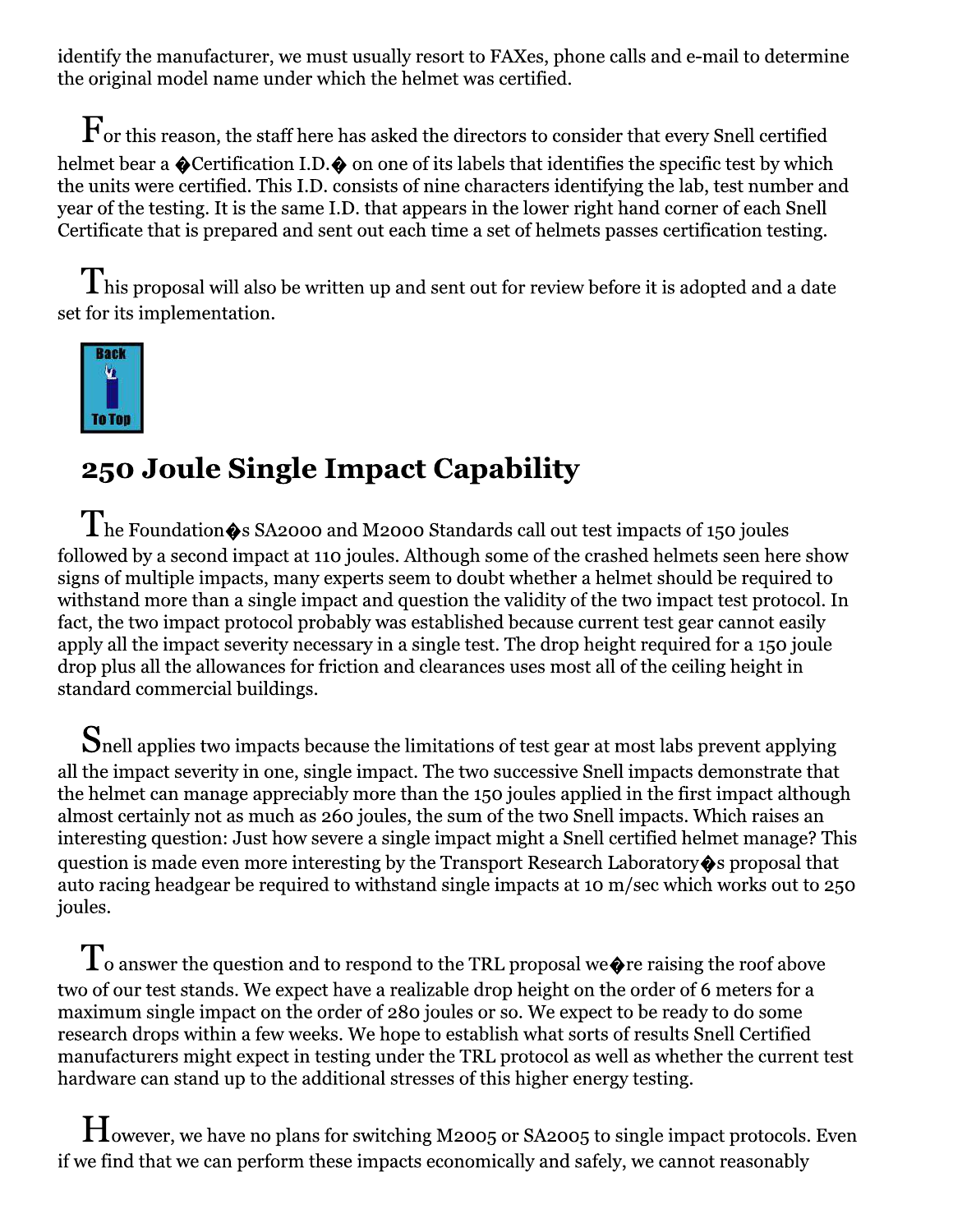anticipate the effect of such a change on the industry and on motorcycle and auto racing headgear. The Foundation has applied two impacts ever since the first Snell standard in 1959. If single impacts are a good idea, they  $\bigcirc$  ll still be a good idea in 2010.



# Children $\hat{\Phi}$ s Motorsports Headgear Symposium

 $\rm T$ he Foundation is working with the Children $\rm{\bullet}$ s Hospital of Philadelphia to organize a symposium for early April directed towards children $\bullet$ s needs in motor sports headgear. The intent is to bring together a group of experts to hammer out a list of recommendations and requirements for headgear for children based on their age ranges, sizes, weights and so on.

 $\rm\bf T$ he organizers hope to base the invitations on regional and institutional considerations in order to get the participation of as wide a range of thought and experience as possible.



## **FIM Helmet Standard**

 $\rm T$  he Foundation has been cooperating with the Federation Internationale Motocycliste (FIM) to draft requirements for a new FHS motorcycle helmet standard that would be required for crash helmets worn in FIM championship events. This first standard would likely serve as a template for other, event specific FHS requirements that would eventually apply to all FIM competition.

 $\rm T$  his first FIM helmet standard is intended to apply to helmets for street use as well as competition racing. However, street use implies EC 22/05 qualification in Europe, DOT qualification in the US and JIS 8133-2000 qualification in Japan. M2000 can coexist with DOT, there are many helmets that fulfill both. Since JIS 8133-2000 appears quite similar to DOT, it is likely that a helmet can also be made to M2000 and Japanese street requirements as well but, presently, I know of no M2000 certified helmet that will also meet EC 22/05. The nature of the impact requirements and the test criteria are very different.

 $\int$  he Snell M2000 test impacts are much more severe than in EC 22/05. Snell applies two impacts at each test site, the first at an impact velocity of 7.74 meters per second and the second at an impact velocity of 6.6 meters per second. The single EC  $22/05$  impact is at 7.5 meters per second. Although the headform masses are such that the European impact is more severe than the first Snell impact for the two largest headform sizes, XXL and XXXL respectively, they are substantially less the other three headforms covering the medium and smaller sizes.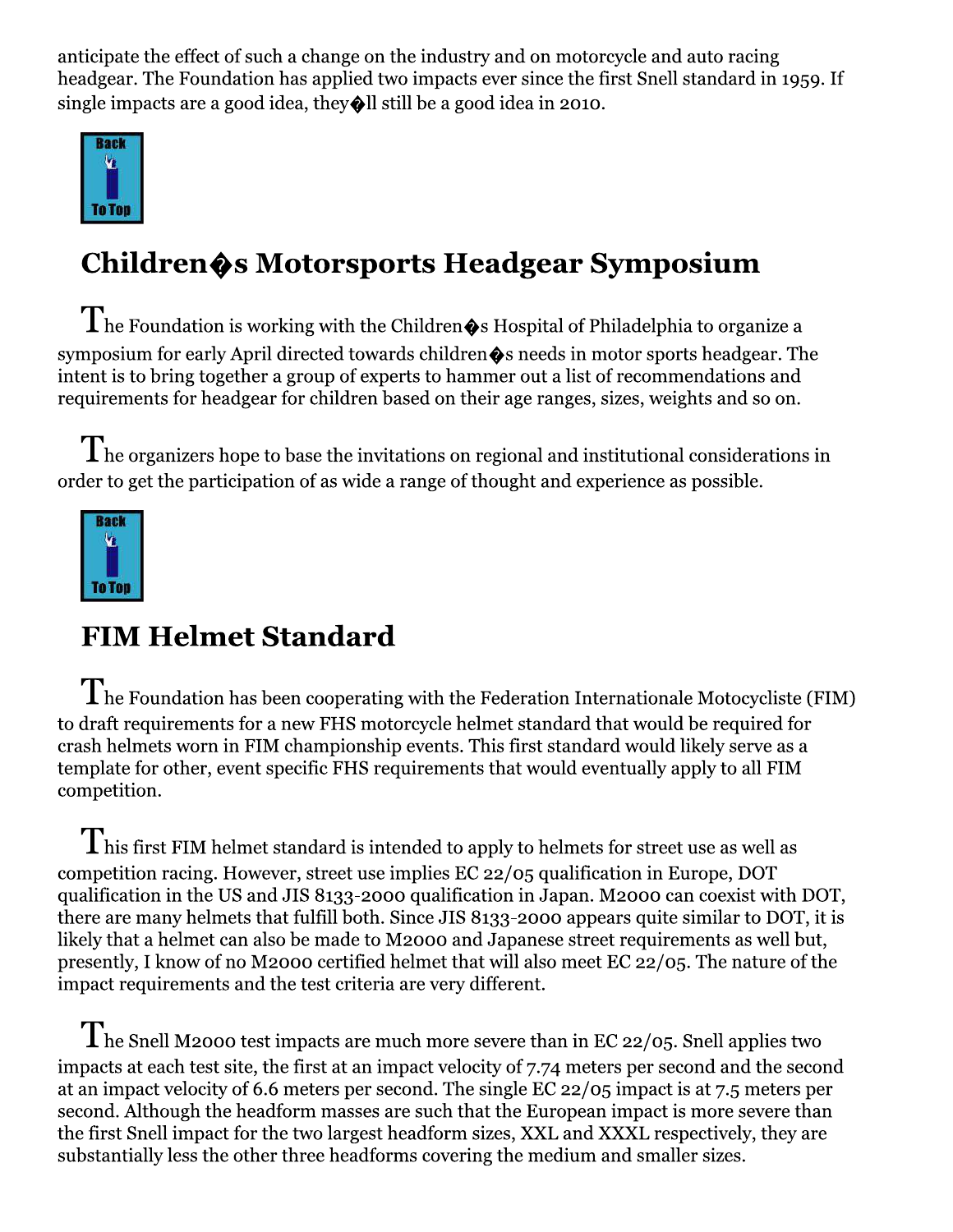Furthermore, the European free drop protocol and the anvil shapes assure that the tests are much less severe than impact energy comparisons might imply.

 $\rm E_{C}$  22/05 limits the shock transmitted through to the test headform to 275 g and limits the HIC to 2400. HIC is the Head Injury Criterion, it is the average shock in  $g\hat{\phi}$ s over any time period in the shock recording raised to the 2.5 power times the duration of the time interval. However, HIC was developed for evaluating the outcome of bareheaded impacts into padded automobile interiors. The limit HIC value considered to be safe is 1000. There is considerable doubt whether HIC should be applied to helmeted impacts at all.

 $\prod$  he effects of these differences between Snell and EC 22/05 is that Snell qualified helmets will have difficulty meeting EC requirements in flat impacts applied to the crown of the helmet while EC qualified helmets will be overwhelmed by the second Snell impact particularly against the hemispherical anvil. These differences imply that if FIM bases its standard on either one of these two, that helmets qualified to the other may well be eliminated from consideration.

 $\mathbf{U}$ ne solution under consideration would be to establish two sets of criteria, one based on Snell M2000 and the other on EC 22/05. Helmets worn in FIM championship events would be required to meet one or the other but not necessarily both. If this solution is adopted, it is expected that FIM would impose other tests and requirements in addition to those of the base standards.

 $\mathbf{I}$  his solution is far from ideal. Since the needs of the riders and the hazards imposed by the event are assumed to be the same, two distinct helmet configurations should not be necessary to assure safety. Although we maintain that Snell certification demonstrates superior protective capability, however, the European Helmet Manufacturers Association holds similarly for EC 22/05. The only clear considerations remaining are commercial and legal. Snell certified motorcycle helmets are manufactured in great numbers and sold for street use throughout the United States and Canada and likely qualify for street use in Japan. EC 22/05 helmets are manufactured in great numbers and are legal for street use throughout Europe. Until there is a single world standard for street motorcycle headgear there may be no single world standard for competition motorcycle headgear.



# **Who to Contact at Snell**

Snell Memorial Foundation, Inc. 3628 Madison Avenue, Suite 11 North Highlands, CA 95660 Phone: 1-888-SNELL99 (1-888-763-5599) or 916-331-5073 Fax: 916-331-0359